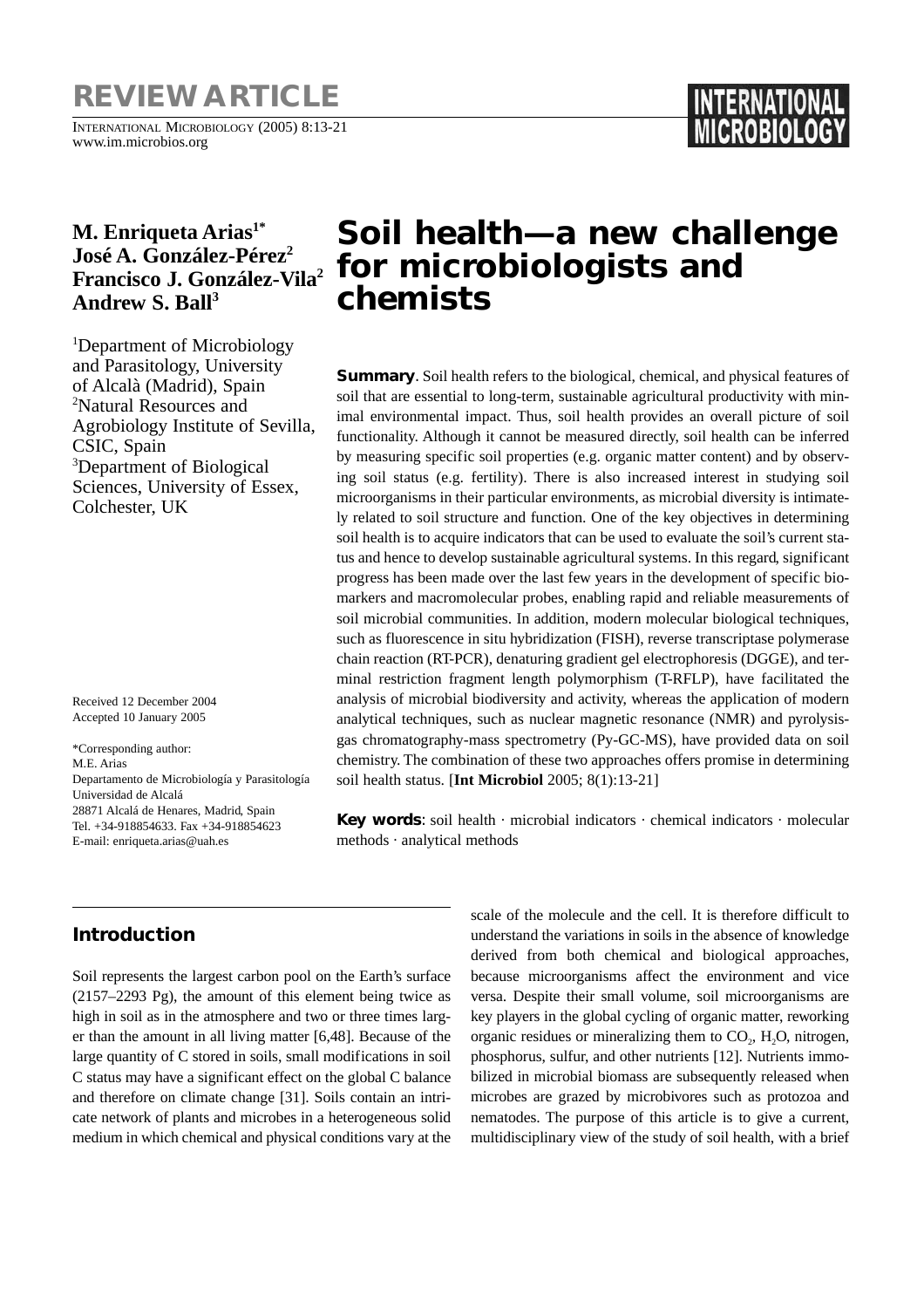description of the chemical and biological techniques now being used to analyze soil composition. We summarize current knowledge about the biological and chemical indicators of soil health, with particular emphasis on the classical and molecular techniques most widely used for its assessment.

### **Soil organic matter**

Soil organic matter (SOM) can be seen as a mixture of biogenic components that include, in variable proportions and evolutionary stages, microorganisms and non-decomposed plant materials (1–10%). Depending on the turnover time in soil, SOM can be either active (fast recycling, corresponding mainly to carbohydrate, amino acid, and lipid fractions), remaining in the soil for months or even decades (10–40%), or passive or refractory (humic fraction), remaining in the soil for centuries to millennia (40–60%) [7]. SOM has taken on new significance because it correlates well with a number of important physical, chemical, and microbiological properties of soil. The SOM content of agricultural topsoil, for example, is usually in the range of 0.1–6%. From a qualitative point of view, SOM influences the physical and chemical properties of soil as well as the availability of nutrients for microbial and plant growth. It accumulates over long periods of time and its current distribution in a soil profile is the result of continuous reprocessing by microbes, recombination by chemical reactions, physical movement by soil animals, disturbances such as tree falls, and movement of the soil solution. Consequently, carbon cycling and its stabilization in soils are intimately associated with soil structure [40].

Intensive agriculture is practiced in many countries with adverse consequences on biodiversity and SOM status. Changes in the nutrient status of the soil, such as a decrease in the organic matter content, directly affect its microbial biodiversity. Some of the more resilient soils are found in grassland pastures, where bacteria are associated with root material and are attached to clay particles [43]. In well-drained soil sustained by a healthy bacterial microbiota, much of the space between soil aggregates is filled with air, which is necessary for soil productivity. Knowledge of the biodiversity of microbes in soil is therefore essential to maintaining agricultural productivity [19].

#### **Biological indicators used for determining soil health, and standard analytical procedures**

The concept of soil health refers to the biological, chemical, and physical features necessary for long-term, sustainable

**Table 1.** Biological, physical, and chemical indicators used for determining soil health, and standard analytical procedures

| Indicator                                     | Measurement*                                                                                                                                       |
|-----------------------------------------------|----------------------------------------------------------------------------------------------------------------------------------------------------|
| Microbial biomass                             | Direct microscopic counts<br>Chloroform fumigation<br><b>SIR</b><br>CO <sub>2</sub> production<br>Microbial quotient<br>Fungal estimation<br>PI FA |
| Microbial activity                            | Bacterial DNA synthesis<br>Bacterial protein synthesis<br>CO <sub>2</sub> production                                                               |
| Carbon cycling                                | Soil respiration<br>Metabolic quotient $(qCO2)$<br>Decomposition of organic matter<br>Soil enzyme activity                                         |
| Nitrogen cycling                              | N-mineralization<br>Nitrification<br>Denitrification<br>N-fixation                                                                                 |
| Biodiversity and microbial<br>resilience      | Direct counts<br>Selective isolation plating<br>Carbon and nitrogen utilization patterns<br>Extracellular enzyme patterns<br>PLFA                  |
| Bioavailability of contaminants               | Plasmid-containing bacteria<br>Antibiotic-resistant bacteria                                                                                       |
| Physical and chemical properties Bulk density | Soil physical observations and estimations<br>pH<br>EC<br><b>CEC</b><br>Aggregate stability and soil slaking<br>Water holding capacity             |
|                                               | Water infiltration rate<br>Macro/micronutrient analysis                                                                                            |

\*Acronyms: SIR, substrate induced respiration; PLFA, phospholipid fatty acids; EC, electrical conductivity; CEC, cation exchange capacity.

agricultural productivity with minimal environmental impact. Thus, soil health provides an overall picture of soil functionality. Healthy soils maintain a diverse community of soil organisms that help to: (i) control plant diseases as well as insect and weed pests; (ii) form beneficial symbiotic associations with plant roots (e.g. nitrogen-fixing bacteria and mycorrhizal fungi; (iii) recycle plant nutrients; (iv) improve soil structure with positive repercussions for its water- and nutrient-holding capacity; (v) improve crop production. One of the most important objectives in assessing the health of a soil is the establishment of indicators for evaluating its current status. These indicators are listed in Table 1, and several of them are discussed below.

**Microbial biomass.** Both direct and indirect methods have been used for the estimation of microbial biomass in the soil. Direct counting includes the use of staining tech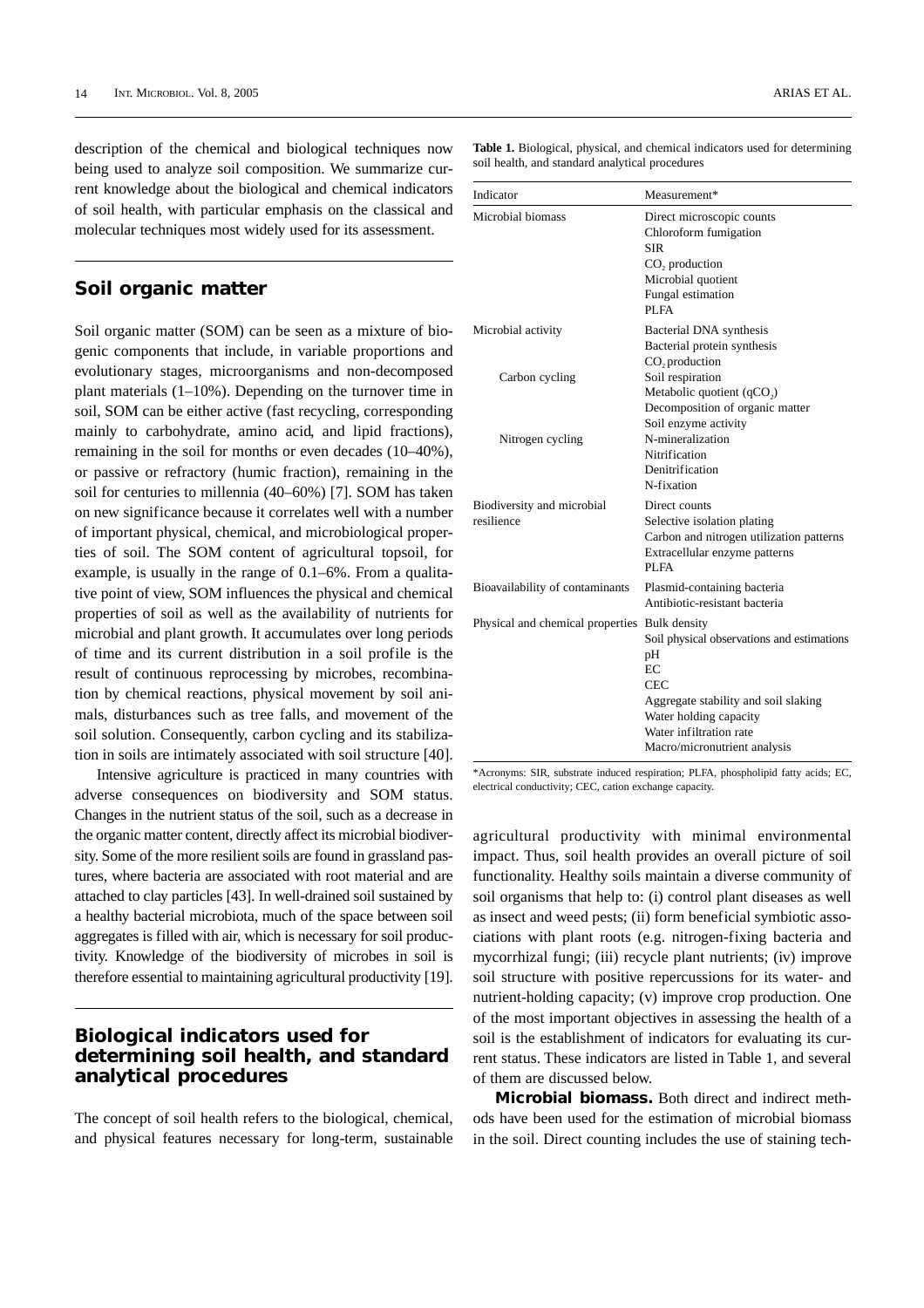niques in conjunction with epifluorescence microscopy or automated image analysis [10,11]. The most common indirect methods are chloroform fumigation and substrate-induced respiration (SIR) [17]. In chloroform fumigation, the chloroform vapors kill the microorganisms in the soil and the size of the killed biomass is estimated either by quantification of respired CO<sub>2</sub> (CFI) or by direct extraction of the soil immediately after the fumigation, followed by quantification of extractable carbon (CFE) (ISO-standard 14240-2:1997). SIR (ISO standard 14240-1:1997) measures the metabolically active portion of the microbial biomass by measuring the initial change in the soil respiration rate as a result of adding an easily decomposable substrate (e.g. glucose) [3]. Soil microbial biomass is subsequently calculated using a conversion factor [37].

Soil respiration is the biological oxidation of organic matter to CO<sub>2</sub> by aerobic organisms, notably microorganisms [1]. It is positively correlated with SOM content, and often with microbial biomass and microbial activity, and can be determined as  $CO<sub>2</sub>$  or  $O<sub>2</sub>$ production using chemical titration, electrical conductivity, gas chromatography, or infrared spectroscopy [1]. The metabolic quotient  $(qCO<sub>2</sub>)$ , also called the specific respiratory rate, is defined as the microbial respiration rate per unit microbial biomass [4].

**Phospholipid fatty acids.** Most soil microorganisms cannot be characterized by conventional cultivation techniques; indeed, it has been estimated that 80–99% of all species have not yet been cultured. Currently, the analysis of phospholipid fatty acids (PLFA), essential membrane components present in living organisms, can be used to overcome this limitation, thereby providing information on the trophic structure (at the phenotypic level) of microbial communities. The use of PLFA patterns for the characterization of microbial communities in soil has been reviewed by Zelles [60]. In general, PLFA analysis is a fast, reliable method for the detection of changes in the structure of soil microbial communities [27], and the variations detected can be related to changes in soil use and management [13].

## **Microbial activity**

Measurements of microbial activity at the community level include the quantification of bacterial DNA and protein synthesis. The amount of DNA synthesis can be determined by measuring the incorporation of  ${}^{3}$ H- or  ${}^{14}$ C-thymidine into bacterial DNA [5]. Similarly, the amount of incorporation of  ${}^{3}$ Hor 14C-leucine, an amino acid that is incorporated only into proteins, reflects the level of bacterial protein synthesis [5].

There are a number of key indicators related to microbial activity, and some can be used to estimate both biomass and activity (e.g. soil respiration and the microbial quotient).

Indicators of carbon cycling measure activity at the ecosystem level. For example, organic matter decomposition can be estimated using either litter bags [57], cotton strips, or wood sticks [34]. The information provided by each of these tests allows comparisons of the decomposition rates of different sites and ecosystems and at different times. In addition, well-documented assays are available for many soilenzyme activities (e.g. cellulase, urease, phosphatase, and phenol oxidase) [20]. The mineralization of soil organic nitrogen through nitrate to gaseous nitrogen by soil microorganisms is a major component of global nitrogen cycling (Fig. 1). Therefore, measuring the activities of enzymes involved in these processes (e.g. urease) is an important aspect of determining overall microbial activity.

### **Microbial biodiversity and resilience**

As in other well-studied ecosystems, the resilience of the soil is associated with biodiversity such that increasing the microbial diversity of the soil increases its resilience capacity. Thus, the aim of isolating viable microorganisms in soil is to estimate not only their numbers but also the diversity of the isolates. To do this, a medium satisfying the nutritional requirements of as many microorganisms in the soil as possible is required. The functional diversity of microbial populations in soils may be determined by measuring the expression of different enzymes, e.g. with respect to carbon utilization patterns [59]. Another aspect of soil biodiversity, soil suppressiveness, is an indicator of the capacity of soils to suppress specific plant pathogens through inherent biotic and abiotic factors [21]. Several methods are available for determining soil suppressiveness, including the inoculation of target plants seeds directly into the test soil or into a pathogeninfested test soil [14].

#### **Bioavailability of environmental contaminants**

Microorganisms can be used to determine the bioavailability of a given chemical compound in soil. Specifically, measurement of plasmid-containing bacteria, using either an endogenous or exogenous approach, serves as a general indicator of environmental contaminants. In the endogenous approach, plasmids are extracted from soil bacteria isolated on agar plates [16]. In the exogenous approach, a soil sample is mixed with plasmidfree bacteria, which, by conjugation, subsequently acquire naturally occurring plasmids from the soil bacteria [53]. If the number of plasmids is found to have increased at a given site,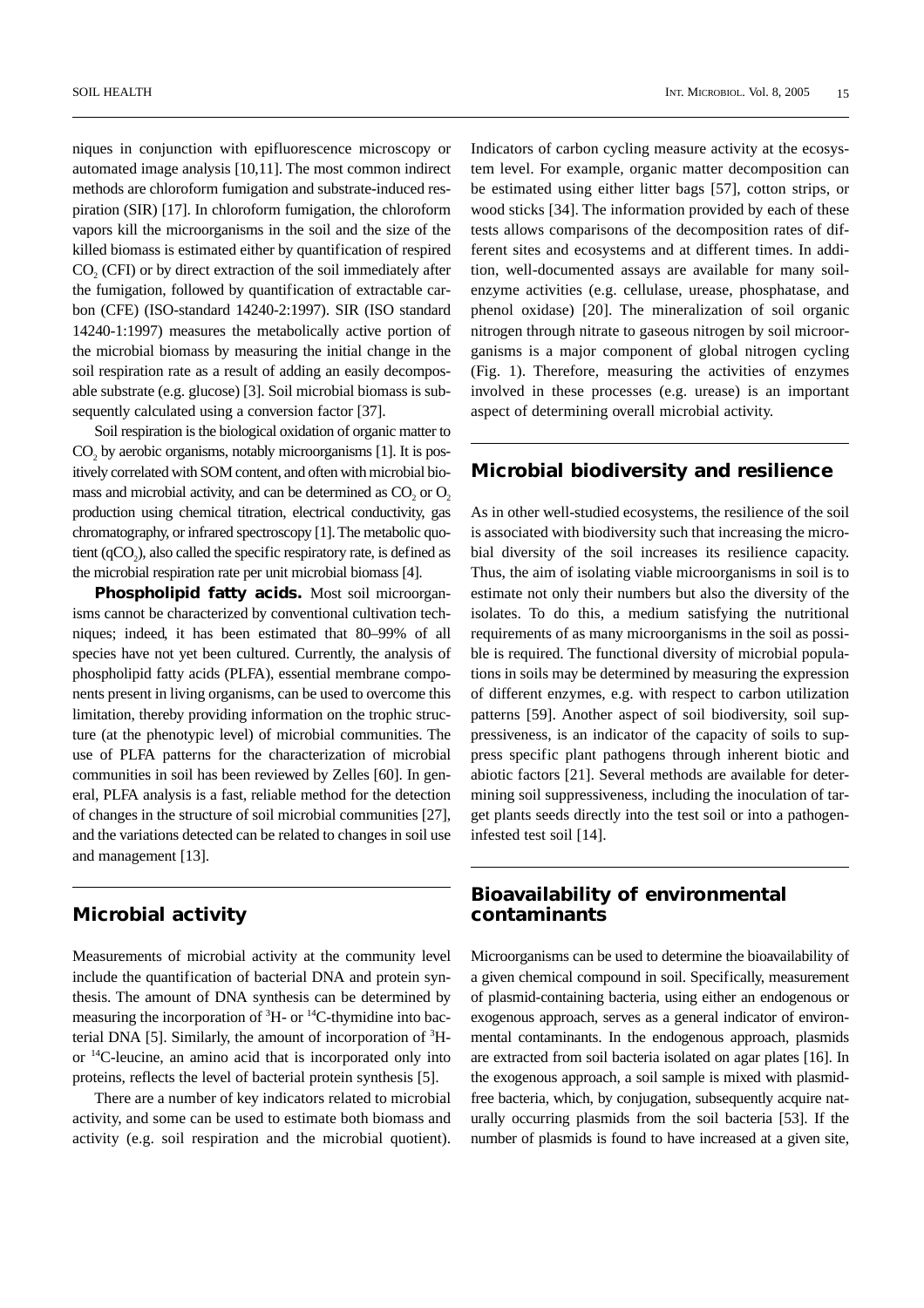

**Fig. 1.** The cycling of nitrogen through the biosphere.

an investigation of the responsible stress factor can be initiated. Similarly, monitoring of antibiotic-resistant bacteria in soil can be used as an indicator of industrial and urban pollution.

#### **Soil physical and chemical indicators**

Among the variables proposed to assess soil health, physical indicators are of prime importance [22,56]. However, their sitespecific interpretation with respect to soil quality will, in many instances, depend on specific land use and crop tolerance.

**Water infiltration rate.** Infiltration rates are subject to significant changes with soil use, management, and time. They are affected by the development of plant roots, earthworm burrows, soil aggregation, and overall increases in stable organic matter. Depending on the soil type, texture, structure, and soil water content, the water infiltration rate may improve immediately after tillage due to the loosening of surface crusts or compacted areas. Nonetheless, tillage also disrupts aggregates and soil structure, creating the potential for renewed compaction and surface crusting, and leading to a loss of continuous surface-connected pores.

**Bulk density.** Defined as the ratio of oven-dried soil (weight) to its bulk volume, soil bulk densities range, in general, from  $< 1.0$  (in organic soils) to 1.7 g cm<sup>-3</sup> and are dependent on the densities of the soil particles (sand, silt, clay, and organic matter) and their packing arrangement. Compacted soil layers have high bulk densities, restrict root growth, and inhibit the movement of air and water through the soil.

**Soil pH.** By estimating hydrogen-ion activity in a soil solution, the acidity or alkalinity of a soil can be measured. Soil pH affects the solubility of soil minerals, the availability of plant nutrients, and the activity of microorganisms. Acidity is generally associated with leached soils, whereas alkalinity generally occurs in drier regions. However, agricultural practices, such as liming or the addition of ammonium fertilizers, can alter soil pH. In general, pH values between 6 and 7.5 are optimal for crop growth.

**Electrical conductivity.** The electrical conductivity (EC) of a soil-water mixture is an indication of the amount of ions (dissolved salts) present in the soil solution. Excess salt content seriously affects plant growth and soilwater balance [26]. This may occur either naturally or as a result of inappropriate soil use and management. In general, electrical conductivity values between 0 and 0.8 dS  $\text{m}$ <sup>-1</sup> are acceptable for general crop growth.

**Ion-exchange capacity.** The soil's ability to supply major plant nutrients, mainly calcium, magnesium and potassium, is reflected by its ion-exchange capacity. Specifically, the cation exchange capacity (CEC) is, to a large extent, related to the amount of soil colloids, organic matter, and clay, which are negatively charged and thus enable the soil to retain cations. Changes in pH and salt content affect the CEC. For example, aluminum toxicity occurs in certain soils at  $pH < 5$ , and soil dispersion with serious losses in structure may appear at high sodium concentrations (increasing salinity), both limiting factors for soil productivity and health.

**Aggregate stability and soil slaking.** An aggregate consists of several soil particles bound together and is usually formed by interactions of soil biota and the plant community and their products with soil mineral com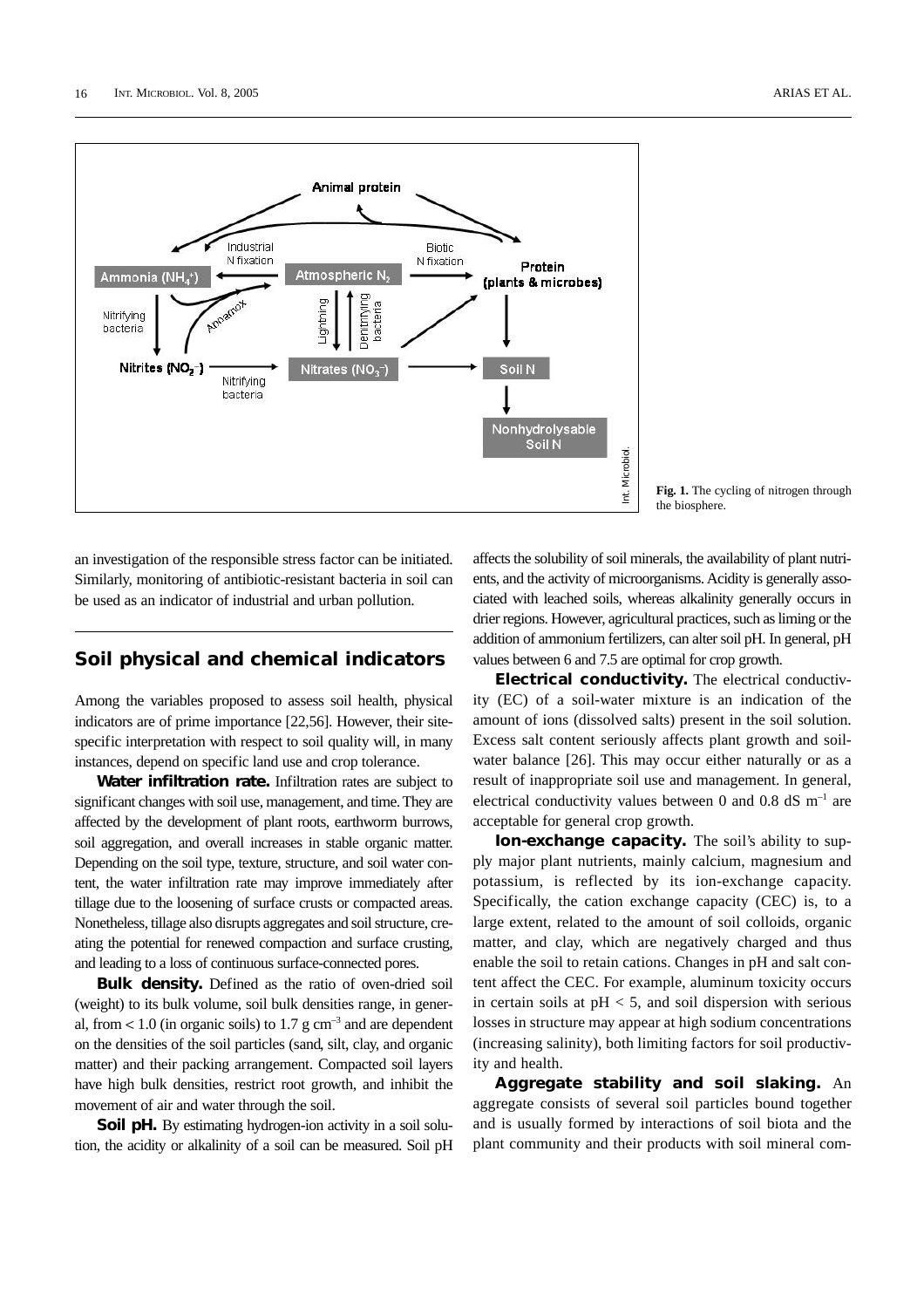ponents. Aggregates play a major role in several aspects of soil health: the movement and storage of water, soil aeration, physical protection of SOM, the prevention of erosion, root development, and microbial community activity [54]. Aggregate stability is a measure of the vulnerability of soil aggregates to external destructive forces. Soil aggregation can naturally develop, disintegrate, and reform periodically [36]. Slaking is the process of fragmentation that occurs when aggregates are suddenly immersed in water [18] due to their inability to withstand the stresses of rapid water uptake. At fast rates of wetting, internal stresses arise from differential swelling and air entrapment in the soil aggregate [38]. Soil slaking can be used as a measure of the ability of the soil to maintain its structure and is affected by water content, rate of wetting, texture, clay mineralogy, and organic matter content.

**Soil physical observations and estimations.** Topsoil depth, root growth, and penetration resistance are also important indicators of soil health. Changes in topsoil thickness are usually the result of erosion processes accelerated by plowing, burning, overgrazing, and other management practices that remove the protective vegetative cover. These changes result in a loss of both the most fertile soil layer and its water-holding capacity as well as soil organic carbon content and productivity. Anomalies observed in root growth along a soil profile are indicators of physicochemical restraints in the soil, including compaction and the presence of areas with a higher penetration resistance, deficiencies in soil structure, high salt content, and low depth to bedrock, the stone layer, hard pan, the frozen layer, and the water table. All of these factors can result in plant stress and, eventually, in reduced crop growth and productivity [9]. Soil texture, i.e. the size distribution of primary soil particles smaller than 2 mm (sand, silt, and clay), is one of the most stable properties of soil. Texture is only slightly modified by cultivation and other practices that cause mixing of the different soil layers. Texture influences almost all other soil health indicators and helps determine water intake rates, water storage in the soil, ease of tillage, and soil aeration.

#### **Molecular techniques to measure soil health: microbial biomass**

An understanding of coupled biological and geochemical processes at the molecular level is fundamental for assessing the condition of the soil. Thus, a number of molecular and cellular techniques are currently being used in conjunction with biological and chemical indicators to increase our ability to evaluate soil health (Table 2).

**Fluorescence microscopy.** The number of bacteria in soil, their cell volumes, and the frequencies of dividing **Table 2.** Molecular techniques for determining relevant microbial and geochemical indicators for soil health

| Indicator                                                                              | Measurement*                                                                                                                                             |
|----------------------------------------------------------------------------------------|----------------------------------------------------------------------------------------------------------------------------------------------------------|
| Microbial biomass                                                                      | Fluorescence microscopy<br>Computerized image analysis<br>Soil DNA estimation<br><b>FISH</b>                                                             |
| Microbial activity                                                                     | RNA measurements using RT-PCR<br><b>FISH</b>                                                                                                             |
| Carbon cycling                                                                         | <b>SIP</b><br><b>FISH</b>                                                                                                                                |
| Nitrogen cycling                                                                       | <b>SIP</b><br><b>FISH</b>                                                                                                                                |
| Genetic and functional biodiversity                                                    | <b>DGGE</b><br><b>TGGE</b><br>T-RFLP<br>mRNA diversity using RT-PCR<br>BIOLOG™ assay                                                                     |
| Microbial resilience                                                                   | Equitability (J) index                                                                                                                                   |
| Bioavailability of contaminants<br>SOM lipid analysis<br>SOM humic substances analysis | <b>RNA</b> measurements<br>Geochemical indicators<br>PLFA (GC-MS)<br>Non-destructive techniques:<br>$15$ N-NMR, $13$ C NMR<br>UV/Vis and IR spectroscopy |
|                                                                                        | Destructive techniques:<br>Pyrolysis-GC-MS<br>Chemolysis-GC-MS                                                                                           |

\*Acronyms: FISH, fluorescence *in situ* hybridization; RT-PCR, reverse transcriptase polymerase chain reaction; SIP, stable isotope probing; DGGE, denaturing gradient gel electrophoresis; TGGE, temperature gradient gel electrophoresis; T-RFLP, terminal restriction fragment length polymorphism; SOM, soil organic matter; PLFA, phospholipid fatty acids; GC-MS, gas chromatography-mass spectrometry; NMR, nuclear magnetic resonance.

cells can be determined by fluorescence microscopy and computerized image analysis [10]. Soil microbial biomass can be estimated by staining with fluorescent dyes such as fluorescein isothiocyanate.

**DNA measurement.** Quantification of DNA following its extraction from soil may provide a simple and practicable method for estimating the amount of microbial biomass [29]. However, further work on correlating DNA measurements with a particular soil type is required.

**Fluorescence in situ hybridization.** FISH is a direct, cultivation-independent technique using rRNA-targeted oligonucleotide probes that is frequently used for the identification of microorganisms in soils. While this technique allows selective visualization of bacterial cells of different phylogenetic groups, it also has some limitations, particularly regarding quantitative analysis of complex samples [44].

**RNA measurement**. The composition of soil microbial communities can be estimated by reverse transcriptase polymerase chain reaction (RT-PCR) followed by gel electrophoresis of the amplified cDNA fragments [25]. The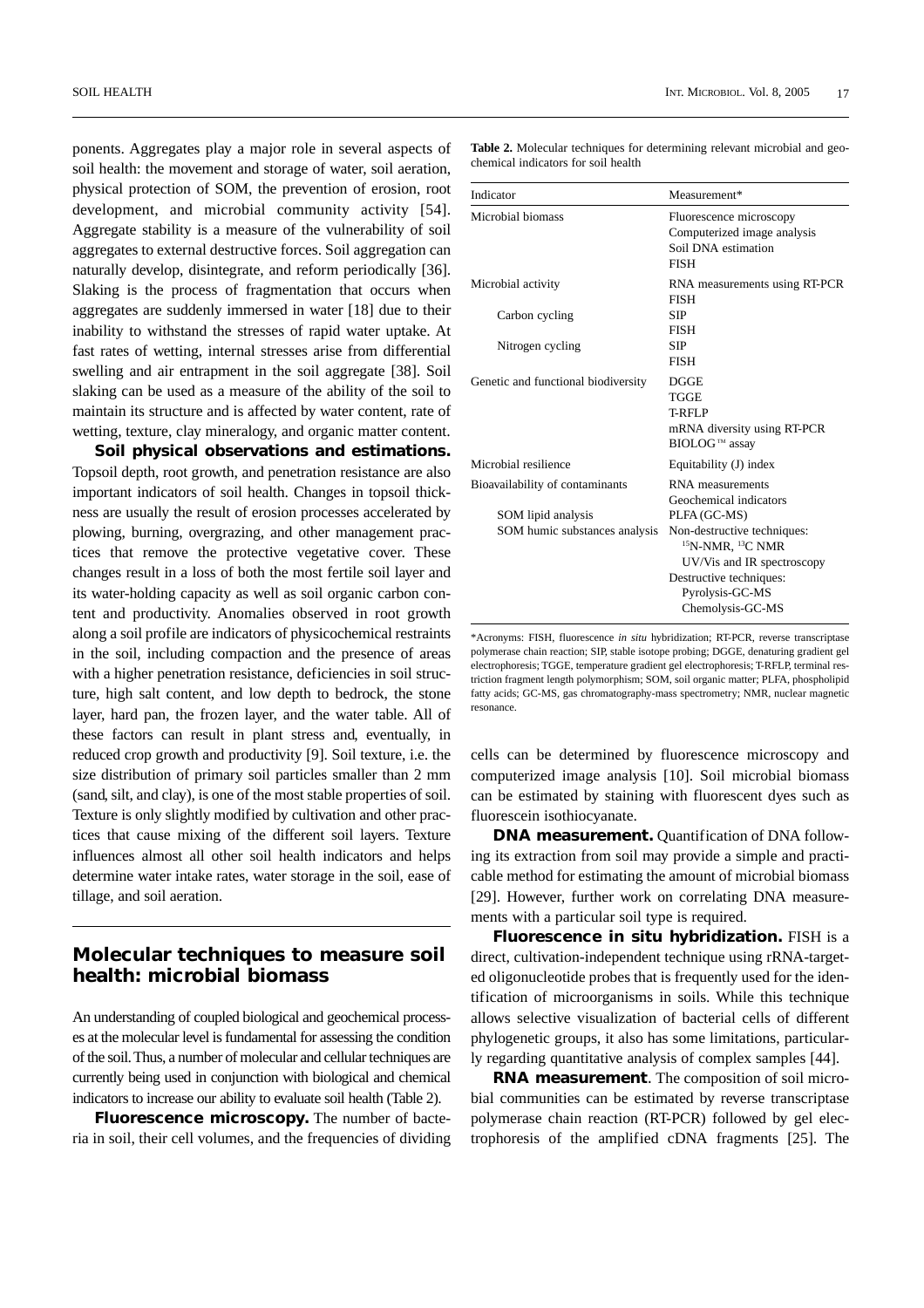analysis of specific mRNAs reflects the expression of the corresponding gene in soil. Such measurements can also be done by real-time quantitative RT-PCR, which allows the detection and quantification of of mRNAs present in low amounts in environmental samples, including soils [47]. However, this method requires previous knowledge of the sequence of the mRNA of interest.

**Stable isotope probing.** SIP is a culture-independent technique that allows the identification of microorganisms directly involved in specific metabolic processes. In this method, labeled nucleic acids that were synthesized during assimilation of an isotopically enriched substrate are isolated and analyzed [50]. The technique has been used to study forest soils [51] and to identify the active components of an ammonia-oxidizing population in lake water [58].

#### **Molecular techniques to measure soil health: genetic and functional biodiversity**

Genetic diversity is most commonly studied by analyzing the diversity of genes encoding 16S rRNA (18S rRNA for eukaryotes). These genes occur in all microorganisms and show speciesdependent variations in their base compositions. Three methods are commonly applied to examine the diversity of 16S (and 18S) rDNA sequences in total DNA extracted from soil microbial communities: denaturing gradient gel electrophoresis (DGGE), temperature gradient gel electrophoresis (TGGE), and terminal restriction fragment length polymorphisms (T-RFLP).

**Denaturing gradient gel electrophoresis.** Differences in the melting behavior of small DNA fragments (200−700 bp) that differ in as little as a single base substitution can be detected by DGGE [45]. The denaturants used are heat (a constant temperature of 60°C) and a fixed ratio of formamide (ranging from 0−40%) and urea (ranging from 0−7 M). The position in the gradient where a domain of a DNA fragment melts and thus nearly stops migrating is dependent on the nucleotide sequence in the melted region. The benefit of this approach is that a molecular fingerprint of the community structure is generated for each soil. In fact, each band in each lane of the gel theoretically represents a different bacterial species. In addition, this technique enables the excision and subsequent sequencing of bands, allowing species identification using existing databases.

**Temperature gradient gel electrophoresis.** In contrast to DGGE, the separation of DNA by TGGE [35] does not depend on a chemical gradient of urea but instead on a precisely defined and controllable temperature gradient. This highly reproducible technique has the same advantages

as DGGE. By designing species-specific in situ probes that hybridize to identified bacterial sequences, various species can be examined in even greater detail.

**Terminal restriction fragment length polymorphism.** Organisms can also be differentiated according to the patterns derived from cleavage of their DNA [41]. Thus, in T-RFLP, the specific fingerprint of a community is revealed by analyzing the polymorphism of a certain gene. T-RFLP is a high-throughput, reproducible method that allows the semiquantitative analysis of the diversity of a particular gene in a community. It requires the extraction of DNA from a soil sample and its PCR amplification using a fluorescently labeled primer. T-RFLP yields a mixture of amplicons of the same or similar sizes with a fluorescent label at one end. After purification, the amplicon mixture is digested with a restriction enzyme, which generates fragments of different sizes that are separated by gel or capillary electrophoresis. The separated, labeled fragments are then densitometrically detected and a profile based on fragment lengths is generated. Recently, the potential of T-RFLP to discriminate soil bacterial communities in cultivated and non-cultivated soils was demonstrated [15].

**BIOLOG™.** Carbon utilization patterns can be measured by the BIOLOG<sup>TM</sup> assay [28]. In this test, a soil extract is incubated with up to 95 different carbon sources in a microtiter plate, and the redox dye tetrazolium blue is used to indicate microbial activity. Specific carbon sources have been selected for studies of soil microbial communities. The result of the assay is a qualitative physiological profile of the potential metabolic functions within the culturable portion of the microbial community. Differences in the profiles can then be analyzed by multivariate statistics.

**Microbial resilience.** The ability to estimate the relative abundance of each species of microorganisms in the soil, using the three techniques described above, has led to the suggestion that the "equitability index" (J) of numbers of individual species is an important estimation of the resilience of a soil. The use of statistical packages such as Phoretix enables quantification of both diversity indices and equitability [29,30].

### **Geochemical indicators**

A number of analytical techniques are used for structural characterization of the SOM. In general, these involve the isolation of the free lipid and macromolecular fractions (humic substances and other recalcitrant organic fractions), which are among the most informative components of the SOM. The macromolecular fraction can be degraded by several means into small fragments that are chromatographical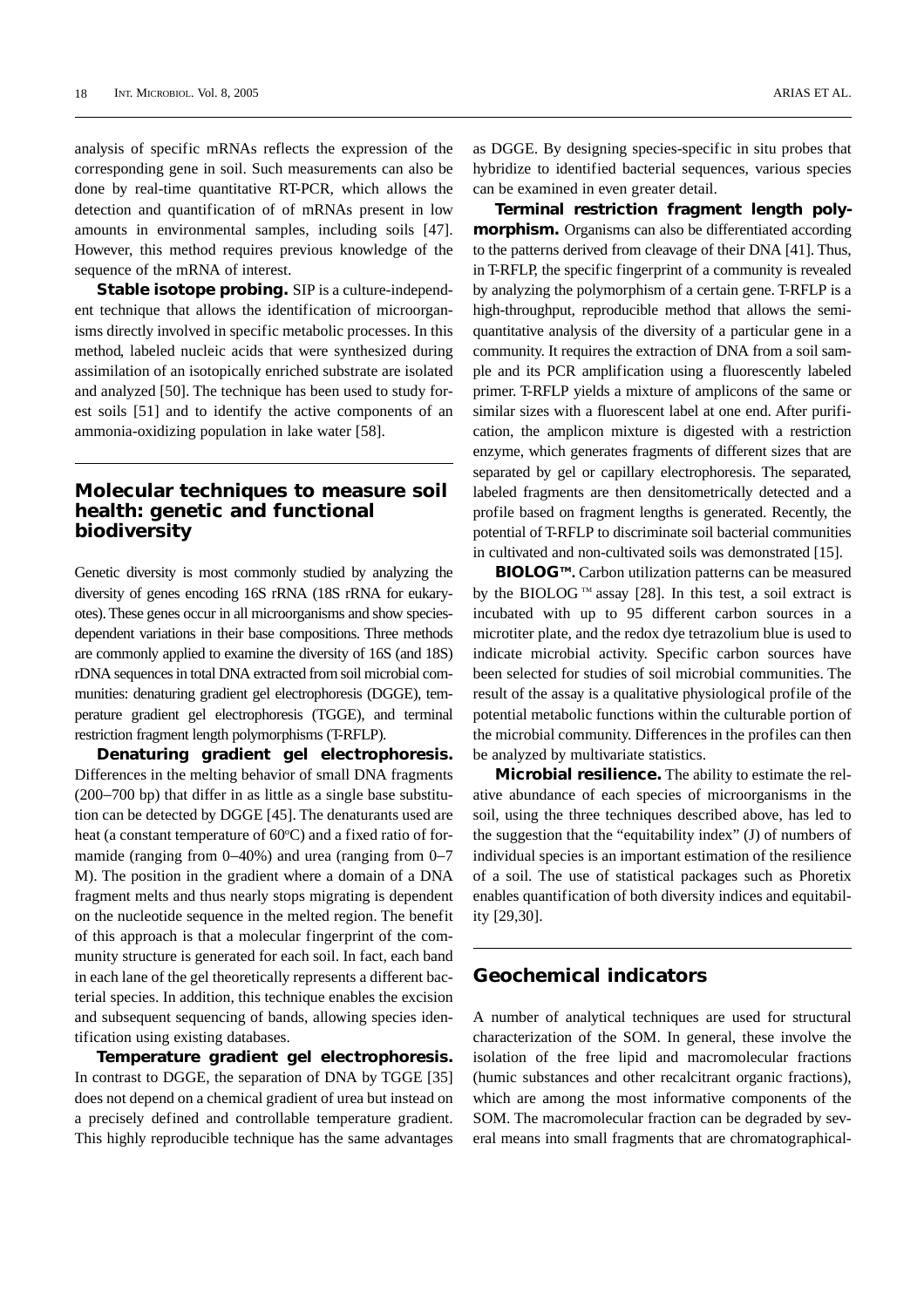ly separated and then analyzed. This approach is aimed at obtaining environmental information based on the variable chemical composition of the SOM and it can be used to assess the impact of external disturbances. A review of the methods used can be found in [40].

**Soil free lipids.** This diverse group of hydrophobic substances includes simple compounds, ranging from fatty acids (which can be analyzed by the previously described PLFA techniques), to more complex molecules, such as sterols, terpenes, polynuclear hydrocarbons, chlorophylls, fats, waxes, and resins, which constitute the principal group of SOM biomarkers [39]. The extraction of soil lipids is frequently carried out using solvents with variable polarity in a Soxhlet apparatus, although alternative techniques, e.g. supercritical fluid extraction (SFE), are also available [8]. Total lipid extracts can be further fractionated by preparative chemical and chromatographic techniques, derivatized to enhance separation, or characterized by gas chromatographymass spectrometry (GC-MS).

**Humic fraction.** Macromolecules with complex structures, including materials derived directly from the alteration of biogenic materials as well as structures formed de novo in the soil by biotic and abiotic factors [52], make up the humic fraction. The term humic substances (HS) is operational and several fractions are distinguished depending on their solubility in acid and alkaline media [24]. Recent progress in HS research has been made possible by the development of new approaches, methodologies, and instruments. A combination of different techniques appropriate for the study of complex matrices is used. Generally, a first estimation of the maturity or humification degree of the different HS fractions from SOM is obtained based on the results of both non-destructive and destructive methods. Among the non-destructive methods, solid-state <sup>13</sup>C and 15N NMR spectroscopy is a valuable technique to quantify the different C and N structural groups: aromatic, aliphatic [alkyl-(waxes, alkanes, cutins and suberins)], *o*-alkyl (carbohydrates, tannins and altered carbohydrates), amide, amine, pyrrolic, etc. [33,49]. Infrared spectroscopy also provides valuable information on oxygen- and nitrogen-containing functionalities, while UV/visible spectroscopy is useful to establish humus maturity and the degree of HS aromaticness [55]. Among the destructive techniques, conventional analytical pyrolysis (Curie point or microfurnace), chemolysis in the presence of alkylating reagents ("thermally assisted hydrolysis-methylation") [32], and wet chemical degradation methods using specific reagents (CuO–NaOH, NaBO<sub>3</sub>, KMnO<sub>4</sub>, etc.) [2] generate fragments amenable to GC-MS analyses, which can be unambiguously used to identify to structures present in the HS.

Other methods used to characterize the HS include isotope ratio monitoring GC-MS (IRM-GC-MS), which pro-

vides both structural information and insight into the evolution and turnover times of different organic soil fractions [46]. Other emerging techniques are variants of traditional thermal analysis (TG-DSC) coupled with isotopic ratio monitoring (TA-IRM) [42].

#### **Future prospects**

There is a need for a holistic consideration of soil health as well as transdisciplinary soil management approaches that integrate biological, chemical, and physical strategies to achieve soils supporting a sustainable agriculture. The environmental and economic benefits of sustainable soils are enormous: increased resource efficiency, decomposition and nutrient cycling, nitrogen fixation, and water-holding capacity, as well as prevention of pollution and land degradation. Current agricultural practices reduce soil biodiversity, mainly as a result of the overuse of chemicals, leading to compaction or other disturbances and hence irreversible adverse ecological alterations, resulting in loss of agricultural productivity. A series of long-term comparative studies have shown that organic/sustainable systems can increase both SOM accumulation and microbial activity. Moreover, the organic C lost during intensive agriculture could be regained through sustainable management practices, thereby contributing to mitigating climate change.

The development of approaches that do not require the establishment of microbial cultures will undoubtedly enhance our knowledge of biodiversity and promote the discovery of new microorganisms with unique capacities for bioremediation, soil restoration, and therapeutic applications.

**Acknowledgements**. We thank Gonzalo Almendros from Centro de Ciencias Medioambientales (CSIC, Madrid, Spain) for his valuable revision of the article.

#### **References**

- 1. Alef K (1995) Soil respiration. In: Alef K, Nannipieri P (eds) Methods in applied soil microbiology and biochemistry. Academic Press, New York, pp 214-218
- 2. Almendros G, González-Vila FJ (1987) Degradative studies on a soil humin fraction. Sequential degradation of inherited humin. Soil Biol Biochem 19:513-520
- 3. Anderson JPE, Domsch KH (1978) A physiological method for the quantitative measurement of microbial biomass in soils. Soil Biol Biochem 10:215-221
- 4. Anderson JPE, Domsch KH (1990) Application of echo-physiological quotients (qCO<sub>2</sub> and qD) on microbial biomasses from soil of different cropping histories. Soil Biol Biochem 25:393-395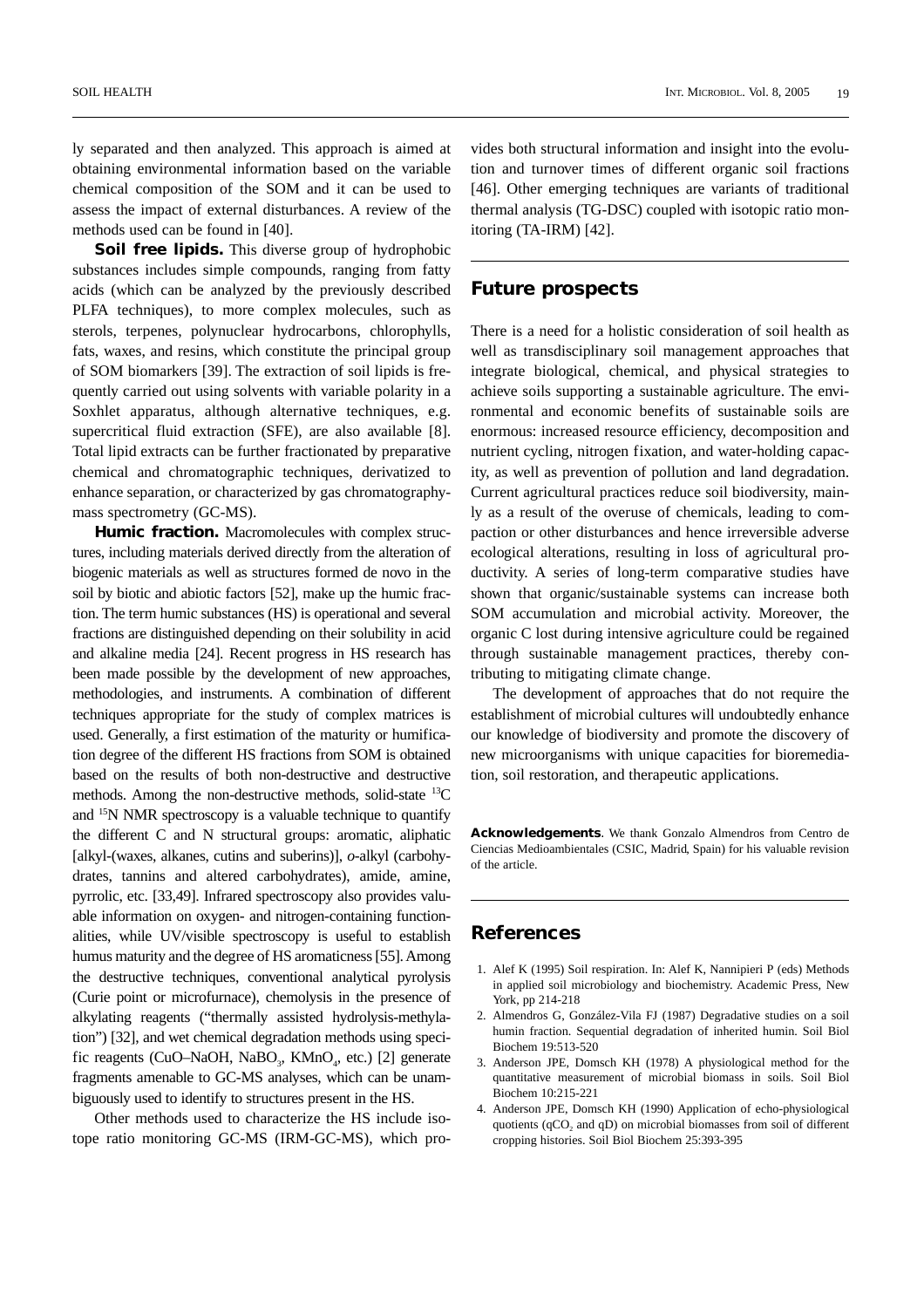- 5. Baath E (1998) Growth rates of bacterial communities in soils at varying pH: a comparison of the thymidine and leucine incorporation techniques. Microb Ecol 36:316-327
- 6. Bajtes NH (1996) Total carbon and nitrogen in the soils of the world. Eur J Soil Sci 47:151-163
- 7. Balesdent J, Mariotti A (1996) Measurement of soil organic matter turnover using 13C natural abundance. In: Boutton TW, Yamasaki SI (eds) Mass spectrometry of soil. Marcel Dekker, New York, pp 83-111
- 8. Bautista JM, González-Vila FJ, Martín F, del Rio JC, Gutierrez A, Verdejo T, Gonzalez AG (1999) Supercritical-carbon-dioxide extraction of lipids from a contaminated soil. J Chromatogr 845:365-371
- 9. Bennie ATP (1996) Growth and mechanical impedance. In: Waisel Y, Eshel A, Kafkafi U (eds) Plant roots: the hidden half, 2nd edn. Marcel Dekker, New York, pp 453-470
- 10. Bloem J, Bolhuis PR, Veninga MR, Wieringa J (1995) Microscopic methods for counting bacteria and fungi in soil. In: Alef K, Nannipieri P (eds) Methods in applied soil microbiology and biochemistry. Academic Press, New York, pp 162-172
- 11. Bloem J, Breure AM (2003) Microbial indicators. In: Breure AM, Markert B, Zechmeister HG (eds) Bioindicators & biomonitors. Principles, assessment, concepts. Elsevier, Amsterdam, pp. 259-282
- 12. Bloem J, de Ruiter P, Bouwman LA (1997) Soil food webs and nutrient cycling in agro-ecosystems. In: van Elsas JD, Trevors JT, Wellington HME (eds) Modern soil microbiology. Marcel Dekker, New York, pp 245-278
- 13. Bossio, DA, Scow, KM, Gunapala, N, Graham, KJ (1998) Determinants of soil microbial communities: effects of agricultural management, season, and soil type on phospholipid fatty acid profiles. Microb Ecol 36:1-12
- 14. Bruggen van A. H. C, Grunwald N J (1996) Tests for risk assessment of root infection by plant pathogens. In: Doran W, Jones AJ (eds) Methods for assessing soil quality. Soil Sci Soc Am, Madison, WI, pp 293-310
- 15. Buckley DH, Schmidt TM (2001) The structure of microbial communities in soil and the lasting impact of cultivation. Microb Ecol 42:11-21
- 16. Campbell JIA, Albrechtsen M, Sorensen J (1995) Large *Pseudomonas* phages isolated from barley rhizosphere. FEMS Microbiol Ecol 18:63-74
- 17. Carter MR, Gregorich EG, Angers DA, Beare MH, Sparling GP, Wardle DA, Voroney RP (1999) Interpretation of microbial biomass measurements for soil quality assessment in humid temperate regions. Can J Soil Sci 79:507-520
- 18. Chan KY, Mullins CE (1994) Slaking characteristics of some Australian and British soils. Eur J Soil Sci 45:273-283
- 19. Colwell, RR (1997). Microbial biodiversity and biotechnology. In: Reaka-Kudla ML, Wilson DE, Wilson EO (eds) Biodiversity II: Understanding and protecting our biological resources. Joseph Henry Press, University of Washington, Washington, DC, pp. 279-288
- 20. Dick RP, Breakwell DP, Turco RF (1996) Soil enzyme activities and biodiversity measurements as integrative microbiological indicators. In: Doran JW, Jones AJ (eds) Methods for assessing soil quality. Soil Sci Soc Am, pp 107-121
- 21. Domínguez J, Negrín MA, Rodríguez CM (2001) Aggregate water-stability, particle-size and soil solution properties in conductive and suppressive soil to *Fusarium* wilt of banana from Canary Islands (Spain). Soil Biol Biochem 33:449-455
- 22. Doran JW, Jones AJ (1996) Methods for assessing soil quality. Special publication No 49. Soil Sci Soc Am, American Society of Agronomy, Madison, WI
- 23. Doran JW, Zeiss MR (2000) Soil health and sustainability: managing the biotic component of soil quality. Appl Soil Ecol 15:3-11
- 24. Duchaufour Ph, Jacquin F (1975) Comparaison des processus d'humification dans les principaux types d'humus forestiers. Bull Alaska Agric Forest Experim Station 1:29-36 (In French)
- 25. Duineveld BM, Kowalchuk GA, Keijzer A, van Elsas JD, van Veen JA (2001) Analysis of bacterial communities in the rhizosphere of chrysanthemum via denaturing gradient gel electrophoresis of PCR-amplified 16S rRNA as well as DNA fragments coding for 16S rRNA. Appl Environ Microbiol 67:172-178
- 26. Fitter AH, Hay RKM (1987) Environmental physiology of plants. Academic Press, London, UK
- 27. Frostegard A, Baath E (1996) The use of phospholipid fatty acids analysis to estimate bacterial and fungal biomass in soil. Biol Fertil Soils 22:59-65
- 28. Gardland JL, Mills AL (1991) Classification and characterization of heterotrophic microbial communities on the basis of patterns of community level sole-carbon-source utilization. Appl Environ Microbiol 57:2351-2359
- 29. Girvan MS, Bullimore J, Ball AS, Pretty JN, Osborn AM (2004) Responses of active bacterial and fungal communities in soils under winter wheat to different fertilizer and pesticide regimens. Appl Environ Microbiol 70:2692-2701.
- 30. Girvan MS, Bullimore J, Pretty JN, Osborn AM, Ball AS (2003) Soil type is the primary determinant of the composition of the total and active bacterial communities in arable soils. Appl Environ Microbiol 69:1800-1809
- 31. González-Pérez JA, González-Vila FJ, Almendros G, Knicker H (2004) The effect of fire on soil organic matter—a review. Environ Int 30:855-870
- 32. González-Vila FJ, del Río JC, Martín F, Verdejo T (1996) Pyrolytic alkylation-gas chromatography-mass spectrometry of model polymers. Further insights into the mechanism and scope of the technique. J Chromatogr 750:155-160
- 33. González-Vila FJ, Lüdemann HD, Martín F (1983) 13C NMR structural features of soil humic acids and their methylated, hydrolyzed and extracted derivatives. Geoderma 31:3-15
- 34. Harrison AF, Latter TM, Walton DWH (1988) The cotton strip assay: an index of decomposition in soils. In: Institute of Terrestrial Ecology Symposium No. 24, Institute of Terrestrial Ecology, Grange-Over-Sand, UK
- 35. Heuer H, Smalla K (1997) Application of denaturing gradient gel electrophoresis and temperature gel electrophoresis for studying soil microbial communities. In: van Elsas JD, Trevors JT, Wellington EMH (eds) Modern soil microbiology. Marcel Dekker, New York, pp 353-373
- 36. Hillel D (1982) Introduction to soil physics. 2nd edn. Academic Press, San Diego, CA
- 37. Kaiser E-A, Muller T, Jorgensen RG, Insam H, Heinemeyer O (1992) Evaluation of methods to estimate the soil microbial biomass and the relationships with soil texture and organic matter. Soil Biol Biochem 24:675-683
- 38. Kay BD (1998) Soil structure and organic carbon: a review. In: R. Lal, JM Kimble, RF Follett, BA Stewart (eds) Soil processes and carbon cycle. CRC Press, Boca Raton, FL, pp 169-197
- 39. Killops SD, Killops VJ (1993) An introduction to organic geochemistry. Longman, Harlow, UK
- 40. Kögel-Knabner I (2000) Analytical approaches for characterizing soil organic matter. Org Geochem 31:609-625
- 41. Liu WT, Marsh TL, Cheng H, Forney LJ (1997) Characterization of microbial diversity by determining terminal restriction fragment length polymorphisms of genes encoding 16S rRNA. Appl Environ Microbiol 63:4516-4522
- 42. Lopez-Capel E, Manning DAC (2004) Thermal analysis and isotope ratio mass spectrometry in the evaluation of carbon turnover and SOM characterisation. EUROSOIL 2004. Albert-Ludwigs Universität, Freiburg, Germany
- 43. Lynch JM, Poole NJ (1979) Microbial ecology: a conceptual approach. John Wiley, New York
- 44. Moter A, Göbel UB (2000) Fluorescence in situ hybridization (FISH) for direct visualization of microorganisms J Microbiol Methods 41:85-112
- 45. Muyzer G, de Waal EC, Uitterlinden AG (1993) Profiling of complex microbial populations by denaturing gradient gel electrophoresis analysis of polymerase chain reaction-amplified genes coding for 16S ribosomal-RNA. Appl Environ Microbiol 59:695-700
- 46. Neunlist S, Rodier C, Llopiz P (2002) Isotopic biogeochemistry of the lipids in recent sediments of Lake Bled (Slovenia) and Baldeggersee (Switzerland). Org Geochem 33:1183-1195